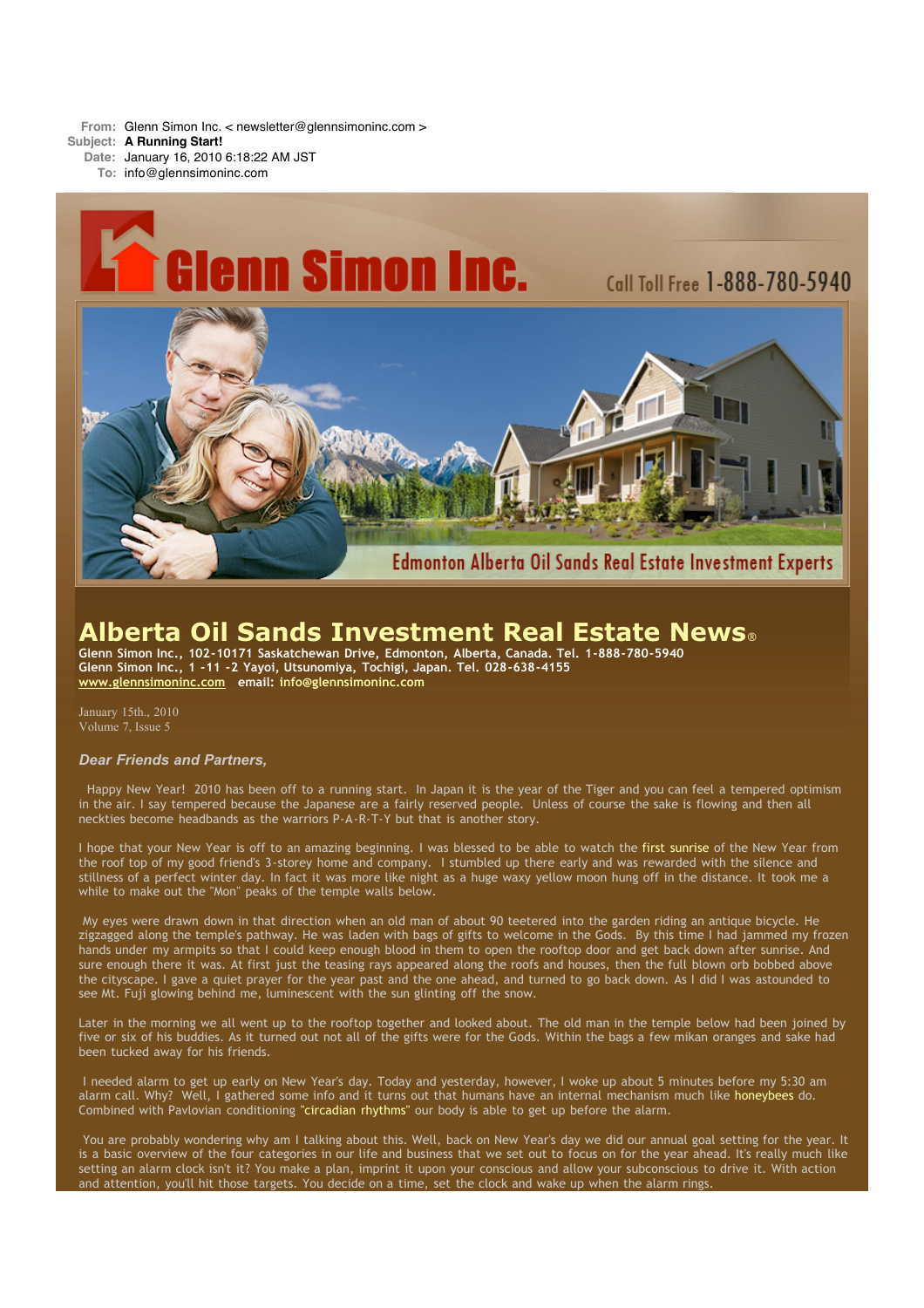Revisit your dreams and goals for this year and see where you can add attention and let your natural energy work for you. It might be that extra bit more that helps you hit the ball out of the park in 2010.



# **Central Edmonton: Cashflowing Queen Mary Park Suited Bungalow In High Growth Area**

Turbo charge your portfolio. Stylish 4 bedroom 2 bath suited home has over 1195 sq ft of rental space plus a single detached garage. The pictures show the detail and care that went into remodeling this home. Separate entry 1 bedroom + den suite pulls in extra cash flow.

Comes complete with great tenants making this a totally turn-key property for you. Convenient downtown area with easy access to the new Ring Road and refinery row. Excellent neighborhood and HUGE upside potential due to the great purchase price, strong economic fundamentals and the proximity of this home in relation to Edmonton's revitalized core.

Produces \$165 positive cash flow per month using an investor's mortgage plan - taking advantage of current low rates.

Poised for massive growth. This home rents for top dollar and has everything arranged, including financing structure and incredible tenants. Your investment includes: financial analysis, professional inspection, insurance, financing set-up, legal fees, basic accounting, reserve fund, CMA, bi-annual statements, strategic market planning to ensure successful entry and exit, plus much more!

#### **Purchase price: \$325K Total Investment: \$74.2K. Your Estimated 5 Year Profit \$57.2K. Your pre-tax Total ROI is 78% or 16% per year. + \$165 Cash Flow in Your Pocket Every Month**

"Get into action and realize secure, long-term profits"

Already producing a great RETURN. Visit [HERE](http://www.glennsimoninc.com/featured_detail.php?id=69) for the full FEATURE sheet and call 1-888-780-5940 to get started.

==SPECIAL NOTICE: NO CASH. BUT GOOD CREDIT? CALL US TODAY TO LEARN HOW YOU CAN OWN INVESTMENT PROPERTY=

-Please remember: All investments carry RISK. Be sure to seek your own independent legal advice-

===============

### **Alberta Poised To Lead In Growth**

**Energy-based economy is expected to expand by just under 3% in 2010 thanks to oil comeback**

By MARKUS ERMISCH, CALGARY SUN, 24th December 2009.

Following a sharp economic contraction this year, Alberta's economy is forecast to be one of Canada's fastest growing provinces in 2010. Scotiabank economist Alex Koustas predicts that in 2010, the energy province's GDP will grow by 2.9% after shrinking 2.6% this year. Only B.C., at 3%, is forecast to grow at a faster rate. Come 2011, Alberta will be firmly planted ahead of other provinces, thanks to a growth rate of 3.5%, Koustas said. READ THE FULL [STORY.](http://www.calgarysun.com/money/2009/12/24/12259981-sun.html)

===============

#### **Canada Clears The Way For PetroChina Oil Sands Deal**

By Ben Geman. 12/31/09 The Hill, E2 Wire.

The Canadian government on Tuesday said it would allow PetroChina's investment in Alberta's massive oil sands deposits to proceed<br>- a deal that has already surfaced in U.S. energy policy debates. PetroChina - a subsidiary – a deal that has already surfaced in U.S. energy policy debates. PetroChina – a subsidiary of state-owned China National Petroleum Corp. – reached a \$1.7 billion deal in August to buy a 60 percent stake in two projects that Athabasca Oil Sands Corp. is developing. GRAB THIS [ARTICLE.](http://thehill.com/blogs/e2-wire/677-e2-wire/73955-canada-clears-the-way-for-petrochina-oil-sands-deal)